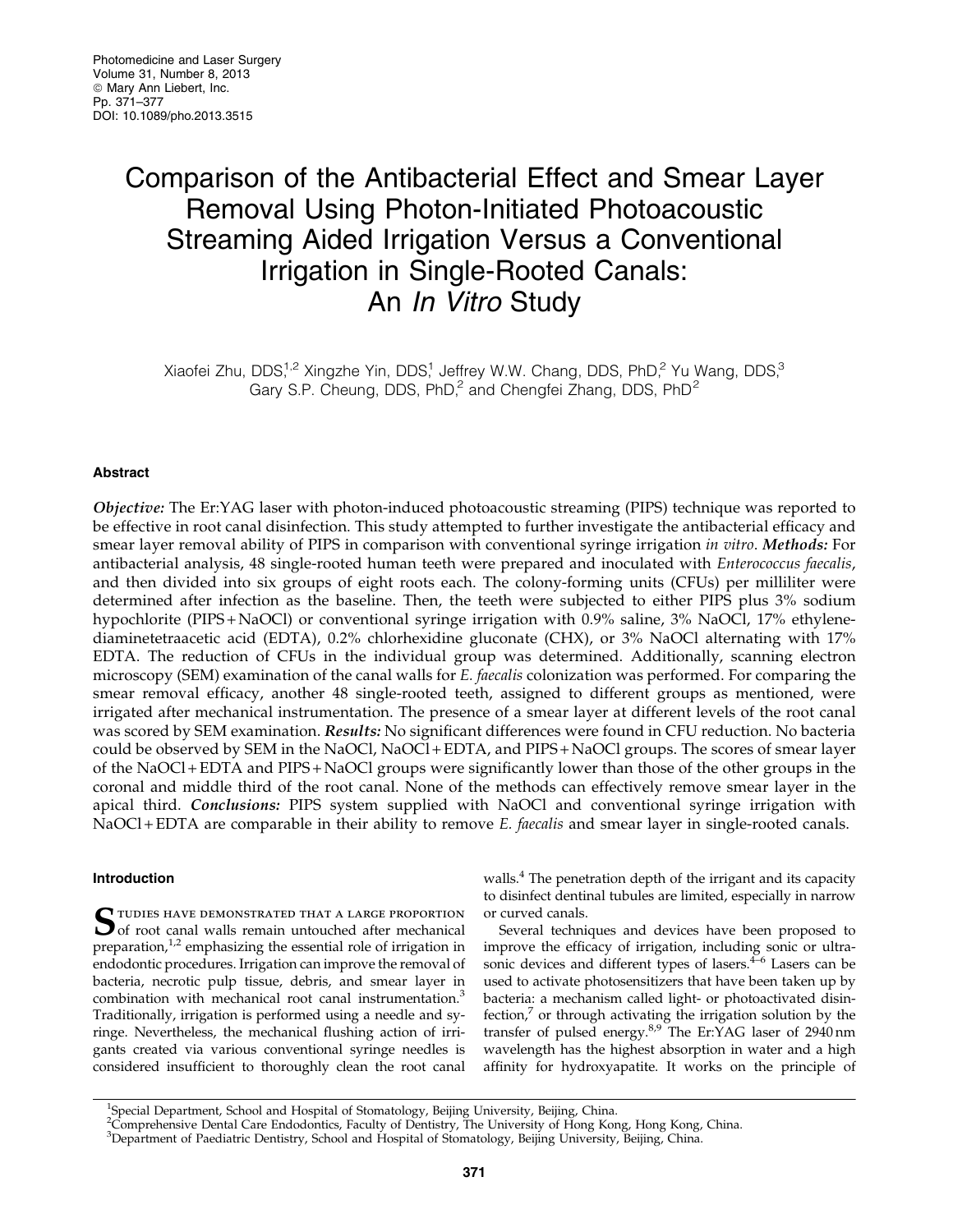transferring the pulsed energy to activate the irrigation solutions, which makes it suitable for use in root canal disinfection and cleaning.<sup>10</sup> Recently, a photoacoustic technique called photon-induced photoacoustic streaming (PIPS), was reported to result in effective debris and smear layer removal with a newly designed radial and stripped tip $11$  or a 21 mm long,  $400 \mu m$  diameter endodontic fiber.<sup>12</sup> With this PIPS technique, the laser tip was placed into the pulp chamber only, with no need to advance into the orifice of the canal; therefore, more cleaning of the root canal walls and a higher quantity of open tubules was achieved in comparison with traditional irrigation.11,12 Therefore, we hypothesize that Er:YAG laser with PIPS technique may have greater efficacy in promoting root canal irrigation and disinfection.

However, to the best of our knowledge, neither the antibacterial effect nor the debridement ability in the apical third of root canals has been well established for PIPS. This study aimed to investigate the antibacterial effect and smear layer removal of PIPS, compared with conventional syringe irrigation in the apical area of root canals.

## Materials and Methods

Ninety-six single-rooted human teeth extracted for periodontal reasons were used. Approval for conducting the study was granted by the Beijing University Institutional Review Board.

## Experiment 1: Antibacterial effect of conventional versus PIPS-aided irrigation on Enterococcus faecalis

Root canal preparation, inoculation and disinfection. The external root surfaces of 48 single-rooted human teeth were cleaned with a curette to remove calculus and periodontal tissues. Presence of a single canal was determined by radiographs. Conventional access cavities were prepared. After the patency was established, the canals were enlarged to an apical size of #40 using stainless steel K-files (Dentsply Maillefer, Ballaigues, Switzerland) and rotary nickel titanium BioRace instruments (BR5, 4% taper, FKG Dentaire, La Chaux-de-Fonds, Switzerland). Copious irrigation with 3% sodium hypochlorite (NaOCl) was used throughout the root canal instrumentation. The smear layer was removed by using 17% ethylenediaminetetraacetic acid (EDTA) for 3 min. A final flush with sterile 10% sodium thiosulfate solution was performed to inactivate any residual NaOCl. A flowable composite resin (3M Dental Products, St. Paul, MN) was used to block the apical foramen by applying it over the root apex. After that, the teeth were immersed in brain heart infusion broth (BHI, Difco, Detroit, MI), ultrasonicated for 1 min, and then sterilized by autoclaving for  $15$  min at  $121^{\circ}$ .

E. faecalis strain (ATCC 29212) was used to infect the root canals. The flasks with infected teeth were incubated aerobically for 4 weeks at  $37^{\circ}$  under gentle shaking, and the culture media were replenished every week.

Experimental groups and root canal management. The infected teeth were distributed into six groups of eight roots each as follows. Control group, conventional irrigation with 10mL 0.9% sterile saline (NS); NaOCl group, irrigation with 10mL 3% NaOCl; CHX group, irrigation with 10 mL 0.2% chlorhexidine gluconate (CHX); EDTA group, irrigation with 10mL 17% EDTA; NaOCl + EDTA group, irrigation with 5 mL 3% NaOCl and 5 mL 17% EDTA alternatively;,PIPS + NaOCl group, canal and pulp chamber bathed in 3% NaOCl and irradiated with Er:YAG laser in the pulp chamber for 1 min. All manual irrigation was performed with a 5 mL syringe and NaviTip 30-gauge safety needles (Ultradent, South Utah, USA). The tip of needle was at 1 mm short of the working length. For the PIPS + NaOCl group, an Er:YAG laser with a wavelength of 2940 nm (Fidelis, Fotona, Ljubljana, Slovenia) was used with a 12 mm long  $400 \mu m$  diameter quartz tip. The laser operating parameters were 20 mJ per pulse, 15 Hz, and 50  $\mu$ s pulse duration.<sup>11</sup> The coaxial water spray feature of the handpiece was set to "off." The tip was placed into the coronal access opening of the pulp chamber only, and kept stationary and activated for 1 min. During the laser irradiation, additional solution (3% NaOCl) was not deposited except when it was noted that the pulp chamber was depleted of any irrigant. In such cases, care was taken to replenish the irrigant in the pulp chamber only. Approximately 3 mL NaOCl was needed for one canal in the PIPS + NaOCl group.

Microbial analysis and scanning electron microscopy (SEM) examination. Root canals were sampled bacteriologically before (S1) and after (S2) irrigation/irradiation with a "paper point method."<sup>13</sup> Briefly, the root canal was gently rinsed with 1 mL of NS to remove nonadherent cells, and an initial sample was taken by the sequential use of three paper points placed to the working length. All paper points for the same tooth were transferred to 1 mL NS and immediately processed. This sample was labeled as S1. After irrigation/ irradiation, the same procedure was conducted to obtain postoperative sample S2.

In the laboratory, sample was first vortexed for 1 min, followed by 10-fold serial dilutions in saline. Then, aliquots of  $50 \mu$ L were plated onto BHI agar plates (Difco, Detroit, MI) and incubated at  $37^{\circ}$  for  $48$ h. The colony-forming units (CFUs) were counted and then transformed into actual counts on the basis of the known dilution factors. Each count was performed in duplicate on two occasions.

SEM observation of root canal walls after irrigation/irradiation. The roots were split longitudinally after S2 sampling. Each specimen was fixed in 4% gluteraldehyde at room temperature for 24 h, washed with phosphate-buffered saline (PBS) for 15 min, and post-fixed for 12 h in 1% osmium tetroxide. After a final wash with PBS, serial dehydration was performed with increasing concentrations of ethanol. The specimens were finally dried by using a SAMDRI PVT-3 critical point dryer apparatus (Tousimis Research Corp., Rockville, MD), coated with a 200 Å layer of gold palladium, and examined by using a Hitachi S3400N scanning electron microscope (Hitachi, Tokyo, Japan) at 12 kV.

# Experiment 2: Removal of smear layer by conventional and PIPS aided irrigations

Another 48 single-rooted human teeth were recruited and similarly prepared as in Experiment 1, except that NS irrigation was used throughout instrumentation. Experimental group distribution and root canal management were conducted as in Experiment 1. After different irrigation/irradiation procedures, the roots were split longitudinally for SEM observation.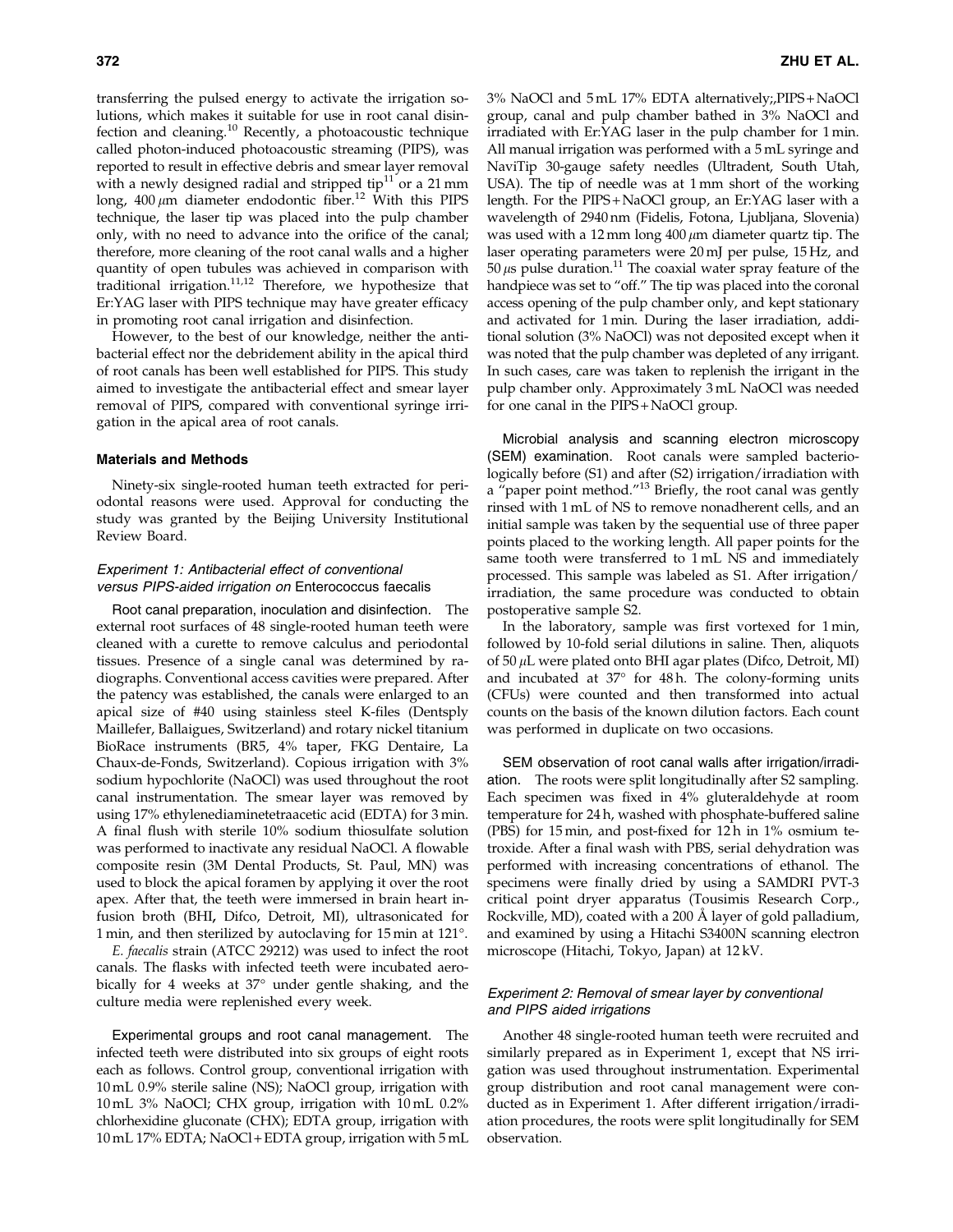The coronal (3 mm from orifice), middle, and apical third (3mm from apex) of the root canal were examined individually in each specimen. More than 200 photographs per specimen were taken at various magnifications ranging  $from \times 300$  to  $\times 5000$  by the same operator. The SEM photographs were evaluated by two blinded observers using a scoring method for evaluating smear layer removal described by Hülsmann in 1997.<sup>14</sup> Briefly, those SEM images  $at \times 1000$  magnifications were used for this quantitative assessment. A mean smear layer score was calculated for each specimen. The inter-observer agreement was very good as indicated by a Fleiss'  $\kappa$  of 0.84. A scoring index of 1–5 was used as described:  $\rm ^{14}$ 

Score 1: No smear layer; dentinal tubules open

- Score 2: Small amount of smear layer; many dentinal tubules open
- Score 3: Homogeneous smear layer covering the root canal walls; only a few dentinal tubules open
- Score 4: Complete root canal wall covered by a homogeneous smear layer; no dentinal tubules open
- Score 5: Heavy, nonhomogeneous smear layer completely covering root canal walls

Data analysis was performed using the Kruskal–Wallis and the Mann–Whitney Wilcoxon  $U$  tests. A level of  $p < 0.05$ was considered statistically significant.

## **Results**

## Antibacterial effect

E. faecalis reduction. The initial levels of colonization of E. faecalis (S1) were high in all groups ranging from  $7.38 \times 10^6 \pm 8.56 \times 10^5$  CFU/mL (Table 1). The post-irrigation samples (S2) for the corresponding groups (Table 1) showed a significantly lower value than pretreatment (S1) samples ( $p$ <0.05, Friedman test). Tukey honestly significant difference (HSD) test was used for intra-group analysis comparing the reduction rate in the number of CFU counts from S1 to S2. Among the groups, significant differences were revealed: the NS group had significantly lower reduction than any other group ( $p < 0.001$ ); the reduction in the EDTA group was significantly lower than in the NaOCl, NaOCl + EDTA, CHX, and PIPS + NaOCl groups, but higher than in the NS group ( $p < 0.001$ ). No significant differences were detected among the NaOCl, NaOCl + EDTA, CHX, and PIPS + NaOCl groups ( $p > 0.05$ ).

SEM observations. The surfaces of root canal walls in all specimens were evaluated by SEM examination after S2 sampling. No bacteria were found in the specimens from the NaOCl, NaOCl+EDTA, and PIPS+NaOCl groups (Fig. 1B, C, and F). A mass of bacterial cells residing around and into the dentin tubules was observed in all samples from the NS group (Fig. 1A). Some bacterial cells were seen in six and three samples from the EDTA and CHX groups, respectively (Fig. 1D and E).

#### Smear layer removal

SEM study. Specimens from the NS group (negative control) showed a homogeneous smear layer in every part of the root canals. No open dentinal tubules could be found (Fig. 2A). For other groups, debris, defined as dentin chips and pulp remnants loosely attached to the internal surface of the root canals, was eliminated in coronal third of root canals (Fig. 2B). Specimens from the NaOCl + EDTA group seemed to have less debris than other groups in middle third of the root canals (Fig. 2C,D). Decontamination was incomplete in nearly all specimens at the apical third of the canals. Occasionally, an area of open dentin tubules was observed at the apical third of some specimens in the EDTA, NaOCl + EDTA, and PIPS + NaOCl groups (Fig. 2E,F).

Quantitative evaluation. Results of the smear layer score are summarized in Table 2. The NS group gave a significantly higher score than that of all other groups ( $p < 0.05$ , Fig. 2).

In the coronal third of the canal, both the NaOCl + EDTA group and the PIPS + NaOCl group scored significantly lower when compared with the other groups (Table 2,  $p$  < 0.05, Tukey HSD test). In the middle third, the NaOCl + EDTA group gained the lowest score, which was significantly different from that of the NS, NaOCl, EDTA, and CHX groups (Table 2,  $p < 0.05$ , Tukey HSD test), but not the PIPS + NaOCl group ( $p = 0.109$ , Tukey HSD test) (Fig. 2). In

| Group        | n  | <b>SEM</b><br>(-) | S1 (CFU/mL)  |               | S <sub>2</sub> (CFU/mL) |               |            |      |
|--------------|----|-------------------|--------------|---------------|-------------------------|---------------|------------|------|
|              |    |                   | Mean         | SD            | Mean                    | SD            | Red.       | Sig. |
| NS.          | 8  | $\Omega$          | $7.25E + 06$ | $1.08E + 06$  | $1.70E + 06$            | $8.43E + 05$  | 77.41%     | a    |
| NaOCl        | 8  | 8                 | $6.75E + 06$ | $8.86E + 05$  | 205                     | 91.18         | $>99.99\%$ |      |
| NaOCl + EDTA | 8  | 8                 | $7.88E + 06$ | $7.55E + 0.5$ | 257                     | 90.99         | $>99.99\%$ |      |
| <b>EDTA</b>  | 8  | 2                 | $6.95E + 06$ | $6.12E + 0.5$ | $7.19E + 0.5$           | $1.35E + 0.5$ | 89.67%     | b    |
| <b>CHX</b>   | 8  | 5                 | $7.45E + 06$ | $4.75E + 05$  | $1.29E + 0.5$           | $5.94E + 04$  | 98.25%     |      |
| PIPS + NaOCl | 8  | 8                 | $8.00E + 06$ | $6.05E + 05$  | 417.5                   | 288.13        | 99.99%     |      |
| Total        | 48 |                   | $7.38E + 06$ | $8.56E + 05$  |                         |               |            |      |

Table 1. Enterococcus faecalis Reduction in Viable Counts After Treatment

SEM(-), the number of samples that no bacteria could be found by scanning electron microscopic observation; CFU, colony forming units; Red., E. faecalis reduction rate before and after treatment  $(1-S2/S1) \times 100\%$ ; Sig., significant differences ( $p < 0.05$ ).

NS, sterile saline; NaOCl, sodium hypochlorite; EDTA, ethylenediaminetetraacetic acid; CHX, chlorhexidine gluconate; PIPS, photoninduced photoacoustic streaming.

<sup>a</sup>NS group had significantly lower reduction than other five groups.

b The reduction in the EDTA group was significantly lower than in the NaOCl, NaOCl + EDTA, CHX, and PIPS + NaOCl groups, but higher than in the NS group.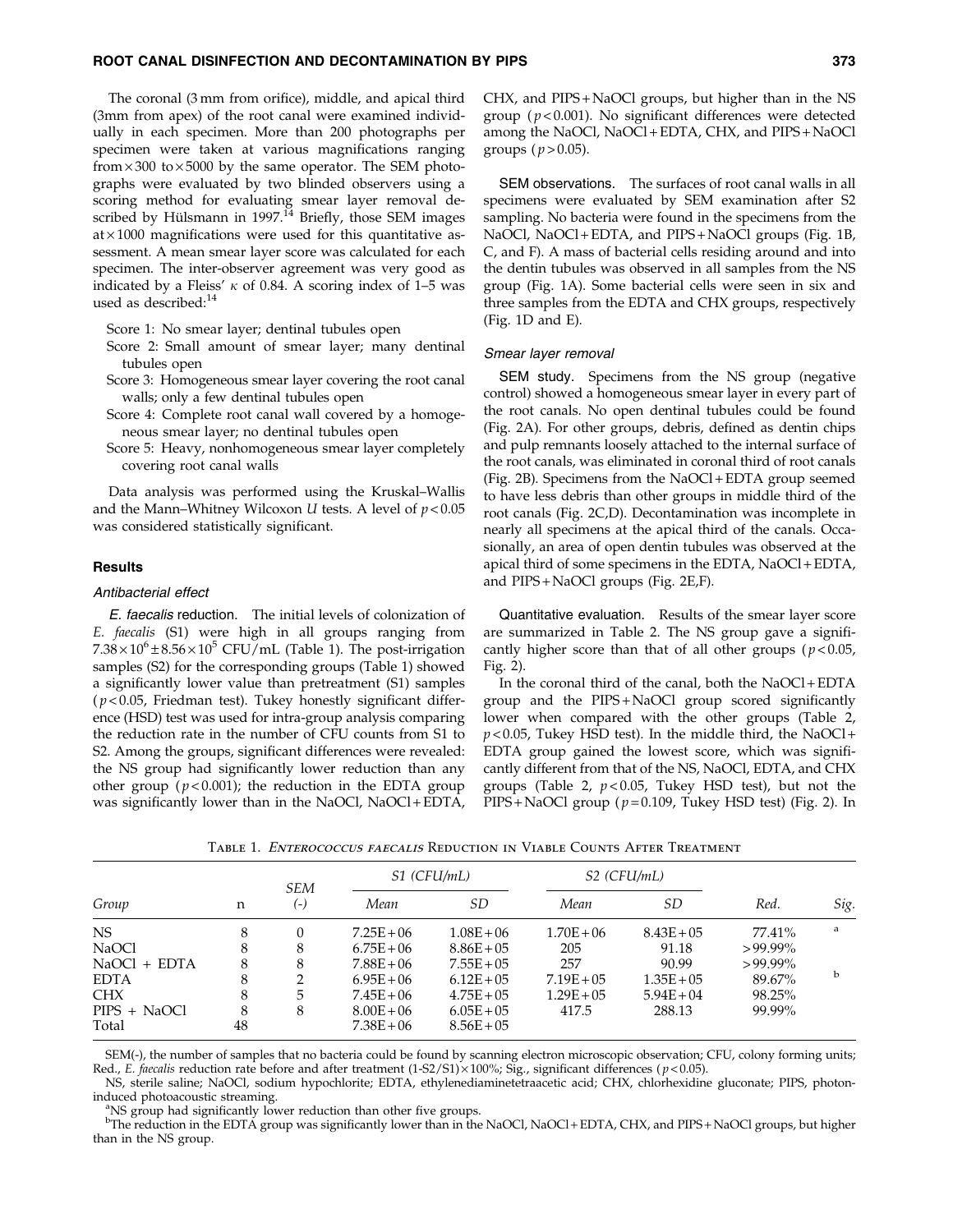

FIG. 1. Scanning electron microscopic (SEM) observation on *Enterococcus faecalis* infected root canals after treatment. (A) From the sterile saline (NS) group, a significant number of bacteria surround and reside in the dentinal tubules. (B) From the sodium hypochlorite (NaOCl) group and (C) from the NaOCl + ethylenediaminetetraacetic acid (EDTA) group, no bacteria can be found. (D) From the EDTA group and (E) from the chlorhexidine gluconate (CHX) group, several cells can be seen. (F) From the photoninduced photoacoustic streaming (PIPS)+NaOCl group, no bacteria can be found.

the apical third, no significant differences were found among all treatment groups.

showed similar antibacterial effect with the NaOCl group and the NaOCl+EDTA group.

The decontamination efficacy decreased from the coronal to the apical portion of the canal in all groups (Table 2 and Fig. 3). In the PIPS + NaOCl group, the reduction of smear layer score was significantly different from the coronal to the middle, then to the apical part (Table 2,  $p < 0.05$ , Tukey HSD test). For the NaOCl + EDTA group, however, the scores in the coronal and middle third showed no significant difference, both being kept at a low level. A significantly higher score was found for the apical third (Table 2,  $p < 0.05$ , Tukey HSD test). In the NaOCl, EDTA, and CHX groups, significant differences could only be found between the coronal third and the apical third (Table 2).

# Discussion

Sodium hypochlorite is the most widely used irrigating solution. It kills bacteria rapidly even at low concentrations,<sup>15</sup> however, it has been criticized for its unpleasant taste, relative toxicity, and its inability to remove smear layer.16,17 EDTA is an effective chelating agent, which is widely used in endodontic preparation for smear layer removal.<sup>18</sup> Therefore, alternating the irrigation regimen of NaOCl and EDTA has been recommended to be a more efficient protocol than NaOCl alone, in reducing the bacterial load in the root canal system.<sup>19</sup> CHX has been in use for a long time in dentistry because of its antimicrobial properties, its substantivity, and its relatively low toxicity.<sup>20</sup> Although many products containing 2% CHX are available on the market, a lower concentration (0.2%) of CHX can also kill E. faecalis within  $30 \sec^{21}$  In the present study,  $0.2\%$  CHX

In the present study, the amount of bacterial reduction of the EDTA group was significantly less than that of the NaOCl, NaOCl+EDTA, CHX, and PIPS+NaOCl groups, which corroborates the fact that EDTA is an ineffective bactericidal irrigant. Furthermore, we showed that needle and syringe irrigation with NaOCl plus EDTA was as effective as Er:YAG laser irradiation at low energy parameters (PIPS + NaOCl group) in E. faecalis elimination. The Er:YAG laser light has the highest absorption in water, and its wavelength correlates closely with the absorption maximum of hydroxyapatite, compared with any other laser used for dental applications.<sup>22</sup> Highly absorbed laser energy produces reactive oxygen species to disrupt bacterial membrane, causing rapid death of microorganisms.<sup>6</sup> Theoretically, laser energy may not only kill bacteria directly, but also activate the irrigant to enhance its bactericidal actions. $8,23$  However, no difference in bacterial reduction was found between the PIPS + NaOCl, NaOCl, and NaOCl + EDTA groups in the present study. This is probably because of the lower volume of NaOCl being used in the PIPS + NaOCl group as compared with the other groups. Also, the placement of the laser tip in the pulp chamber only may be too far to activate the fluid flow in the apical part of the canal, affecting its bactericidal effects. Although the most remarkable feature of Er:YAG application in root canal treatment has been attributed to its remote effectiveness in killing the microorgan- $\text{isms}^2$  the highly variable anatomy of the root canals may limit this type of remote action. It was claimed that one of the benefits of the PIPS system is the minimal root canal preparation required. As the tip is only placed within the pulp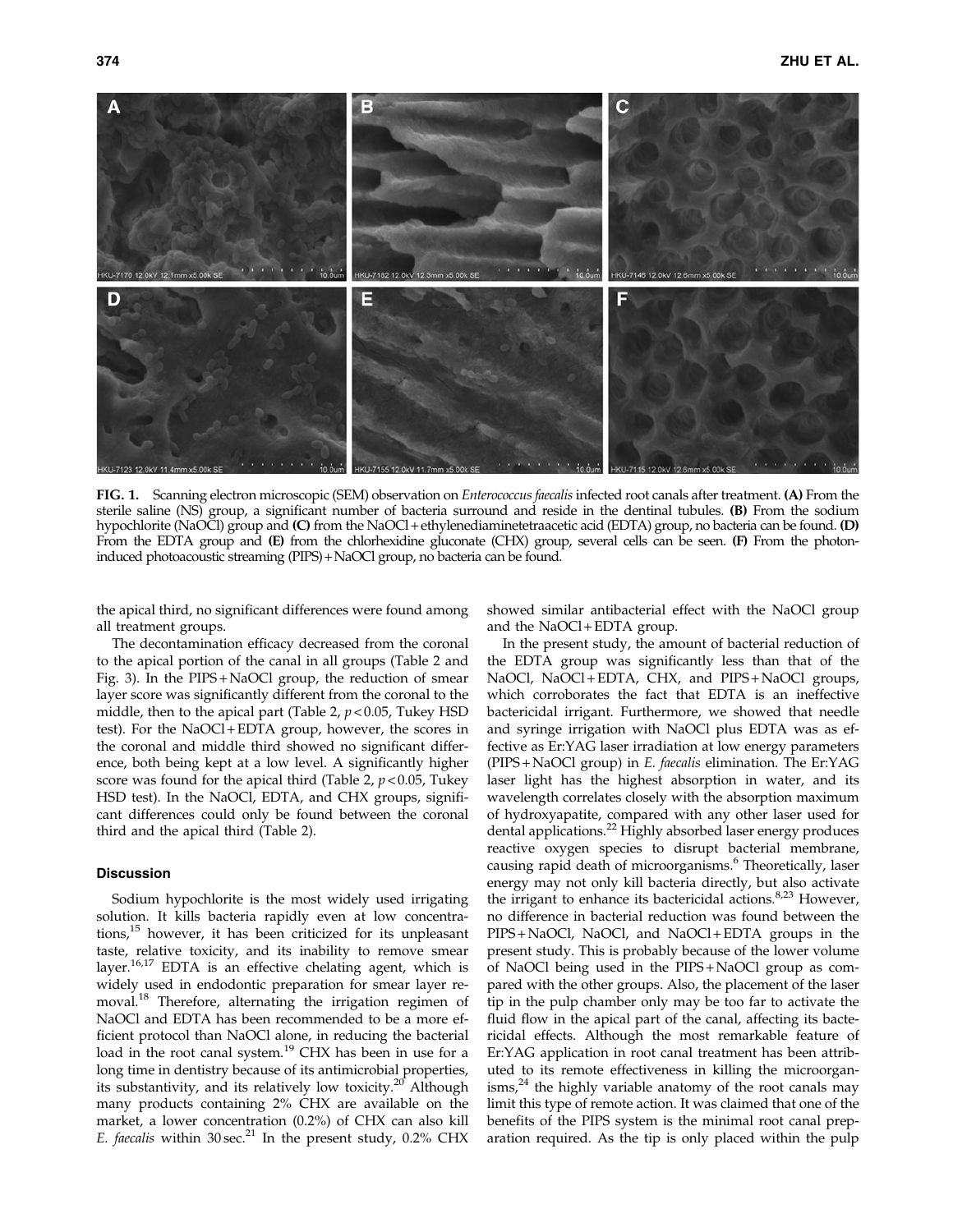FIG. 2. Scanning electron microscopic (SEM) observation of smear layer in each group. (A) From the sterile saline (NS) group, a homogeneous smear layer covers the entire root canal, with no open dentinal tubules. (B) From the sodium hypochlorite (NaOCl) group, smear layer in the coronal third has been eliminated. In the middle third of the root canals (D, from the ethylenediaminetetraacetic acid [EDTA] group), seemed to have less debris

than C (from the chlorhexidine gluconate [CHX] group). An area of open dentinal tubules in the apical third could be found in some specimens from the  $NaOCl + E\overline{D}TA$  (E) and photon-induced photoacoustic streaming (PIPS) + NaOCl (F) groups.



chamber, enlargement of the canal to assist irrigation is not as necessary as in conventional needle irrigation. $11$  In the aforementioned study, $^{11}$  the PIPS was activated for 20 sec, whereas in the current study, the activation time was extended to 1 min. Despite the longer activation time in the present study, we found no significant enhancement of the antibacterial efficacy, compared with the use of hypochlorite.

This may be because the canals in this study had been enlarged to a size #40 K-file and 4% taper, which would facilitate the placement of the irrigation needle for enhancing its cleaning capacity. The canal size may also play a role in the cleaning efficacy of the PIPS, as it would either reduce the efficacy of the PIPS because of the dispersion of the pulsed energy or the fact that as long as the conventional needle is

Table 2. Quantitative Evaluation of Smear Layer Removal

| Group                        | Coronal                               | Middle                               | Apical                               | Overall                            |
|------------------------------|---------------------------------------|--------------------------------------|--------------------------------------|------------------------------------|
| NS.                          | $3.75 \pm 0.46$ a                     | $4.00 \pm 0.54$ a                    | $4.38 \pm 0.52$ a                    | $4.04 \pm 0.55$ a                  |
| NaOCl                        | $2.75 \pm 0.46$                       | $3.25 \pm 0.46$                      | $3.88 \pm 0.83$                      | $3.29 \pm 0.75$                    |
| $NaOCl + EDTA$               | $1.75 \pm 0.46$ b                     | $2.13 \pm 0.35$ c                    | $3.63 \pm 0.52$ B                    | $2.50 \pm 0.93$                    |
| <b>EDTA</b>                  | $2.63 \pm 0.52$                       | $3.25 \pm 0.46$                      | $3.63 \pm 0.52$                      | $3.17 \pm 0.64$                    |
| <b>CHX</b><br>$PIPS + NaOCl$ | $3.13 \pm 0.35$<br>$1.88 \pm 0.35$ bA | $3.50 \pm 0.54$<br>$2.75 \pm 0.46$ A | $4.00 \pm 0.76$<br>$3.88 \pm 0.64$ A | $3.54 \pm 0.66$<br>$2.83 \pm 0.96$ |
|                              |                                       |                                      |                                      |                                    |

Different lower case letters indicate statistically significant difference ( $p$  < 0.05) in the same column. Different upper case letters indicate statistically significant difference ( $p$ <0.05) in the same row.

NS, sterile saline; NaOCl, sodium hypochlorite; EDTA, ethylenediaminetetraacetic acid; CHX, chlorhexidine gluconate; PIPS, photoninduced photoacoustic streaming.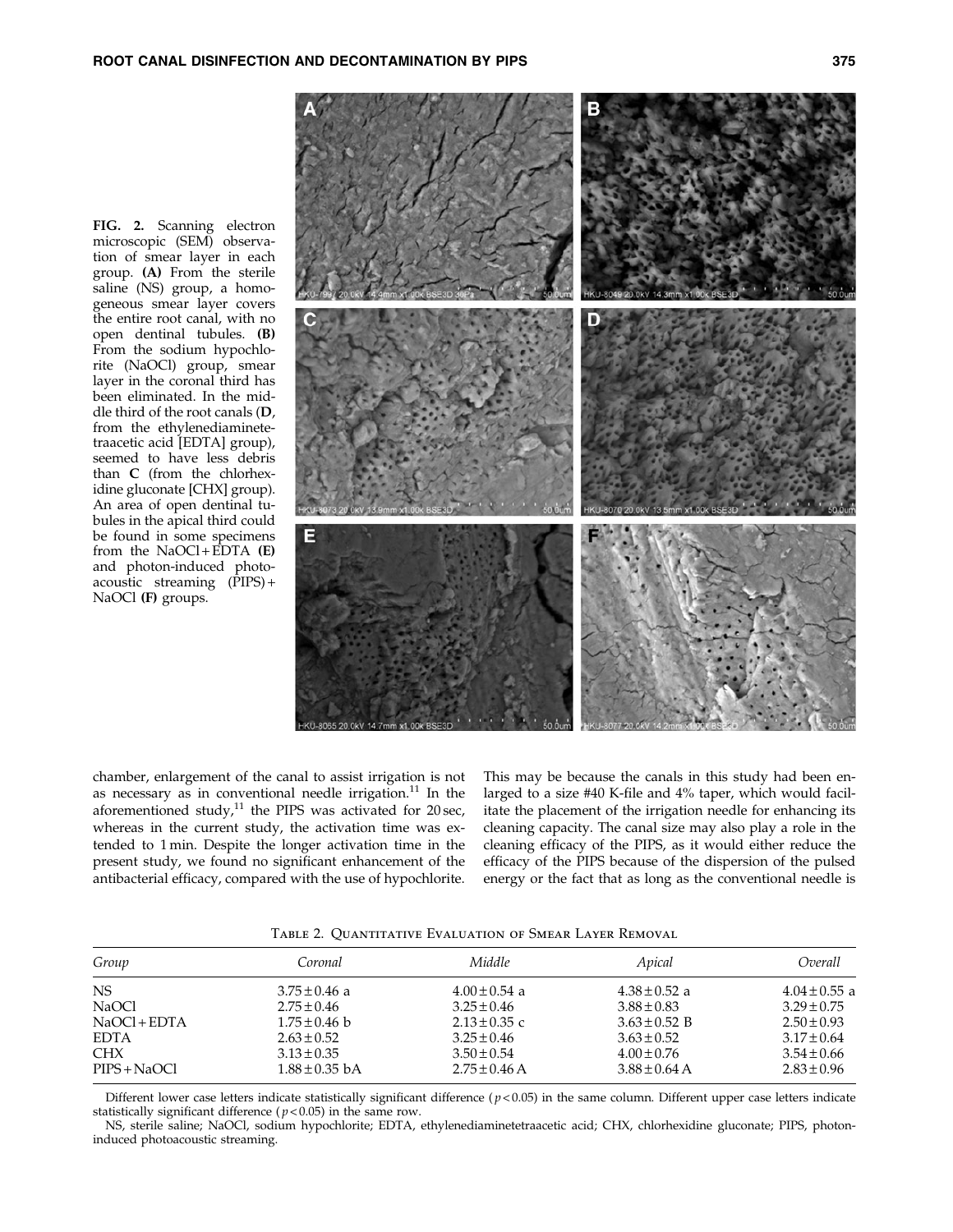

FIG. 3. A quantitative evaluation of smear layer at different positions within the root canals. All debridement properties were less effective in removing smear layer in the apical third.

able to reach the apical third, there would be no difference in their disinfecting ability. It is, therefore, essential to further investigate an appropriate canal size and penetration depth of the PIPS to achieve maximum levels of bactericidal action while at the same time not extruding any irrigant beyond the apical foramen.

Neither conventional nor PIPS-aided irrigation could effectively remove the smear layer in the apical third of the canal, even for single-canal teeth in this study. It is well known that needle irrigation is relatively ineffective in the apical portion of the root canal, because traditional needle irrigation delivers solutions no further than 1 mm past the tip of the needle.25,26 Furthermore, hand needle irrigation alone was not able to create sufficient volume and flow of the irrigant in closed canal systems. $27$  In the closed canal system, irrigant extrusion beyond 1–1.5 mm of the needle could have generated a liquid film along the air bubble–canal wall interface. Adequate irrigant replacement cannot be achieved in this area, resulting in gross debris retention.<sup>2</sup>

It has been suggested that Er:YAG laser activated in a limited volume of fluid, the high absorption of the laser wavelength in water, combined with the high peak power derived from the short pulse duration, would have resulted in a photomechanical phenomenon. $^{11}$  This action may remove bacteria and smear layer in the root canal. However, the present results indicate that this kind of effectiveness occurred only in the coronal and middle thirds of the root canals. The cleanliness of the intra-canal surface declined from the coronal to the apical portion. Interestingly, with EDTA irrigation, Er:YAG laser irradiation showed more effective removal of smear layer than with non-chelating irrigants.<sup>11</sup> To achieve higher efficacy of apical smear layer removal, PIPS technique with EDTA irrigant could be a rational combination.

Penetration of the laser tip is another critical factor for apical smear removal. It is still unknown as to what extent the rapid flow and the action of cavitation bubbles can contribute to root canal cleaning. When the laser tip was placed 2 mm short of the bottom of the root canal model and the laser was emitted at 50 mJ and 20 pps, an effective fluid

flow could be created within  $4 \text{ mm}$  from the apex.<sup>12</sup> The literature is still obscure on how far the laser tip should be kept away from the apex to allow adequate cleaning and disinfection without injury to periapical tissues from the increase in the temperature or the extrusion of the irrigant. It has been suggested that the fiber tips (200 and 320 mm in diameter) be kept 2 or 3 mm away from the anatomical apex for better apical cleaning; $^{28}$  however, in a dye penetration study, a distance of 5 mm from the apical stop has been reported to be better than 4 mm in terms of extrusion of the irrigant.<sup>29</sup> The efficacy for cleaning versus apical extrusion of the irrigant would require further evaluations to postulate the ideal balance between cleaning and safety. This forms the theme of our next study. It is obvious from the present results, that laser irradiation from the pulp chamber was not able to clean the apical third, as the tips were placed within the pulp chamber. Various depths of penetration of the laser tip into the canal would need to be investigated for their cleaning efficacy in relation to the apical extrusion.

There are potential advantages of PIPS over chemical disinfectants with hand irrigation techniques. The bactericidal effect of the pulsed Er:YAG laser is non-thermal, which can avoid the undesired effects of thermal energy.<sup>30</sup> The rapid fluid motion caused by expansion and implosion of laser-induced bubbles can assist in cleaning the apical region, indicating that it is not always necessary to insert the laser tip up to the apex. $31$  It implies that PIPS technique allows easy access for the photomechanical effects to occur within the root canal, and improves the success of root canal treatment, especially in narrow curved canals where the irrigation needle and ultrasonic tip might be restricted by the canal walls.

# Conclusions

PIPS-aided irrigation and conventional syringe irrigation with NaOCl plus EDTA can significantly reduce E. faecalis colonization and remove smear layer in the coronal and middle thirds of single-rooted teeth, but cannot effectively remove the smear layer in the apical third of the root canal.

#### Acknowledgments

This study was supported by the National Natural Science Foundation of China (NSFC) Grant 81000428.

## Author Disclosure Statement

No competing financial interests exist.

#### References

- 1. Peters, O.A., Schonenberger, K., and Laib, A. (2001). Effects of four Ni-Ti preparation techniques on root canal geometry assessed by micro computed tomography. Int. Endod. J. 34, 221–230.
- 2. Yin, X., Cheung, G.S., Zhang, C., Masuda, Y.M., Kimura, Y., et al. (2010). Micro-computed tomographic comparison of nickel-titanium rotary versus traditional instruments in C-shaped root canal system. J. Endod. 36, 708–712.
- 3. Zehnder, M. (2006). Root canal irrigants. J. Endod. 32, 389–398.
- 4. Gu, L.S., Kim, J.R., Ling, J., Choi, K.K., Pashley, D.H., et al. (2009). Review of contemporary irrigant agitation techniques and devices. J. Endod. 35, 791–804.